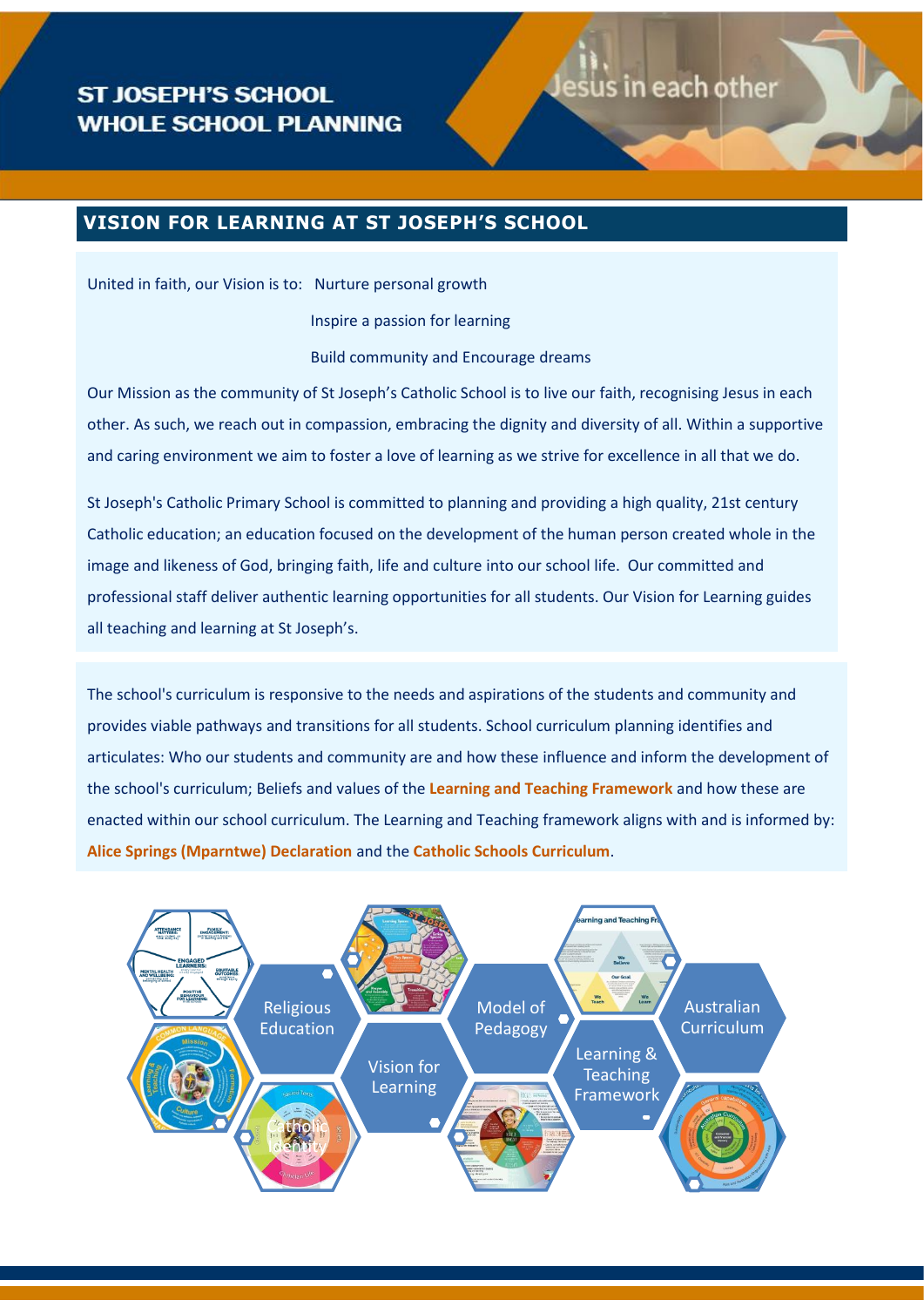Curriculum design and delivery at St Joseph's is grounding in the **[Alice Springs \(Mparntwe\) Education](https://www.dese.gov.au/alice-springs-mparntwe-education-declaration)  [Declaration](https://www.dese.gov.au/alice-springs-mparntwe-education-declaration)** and is mindful of the declaration's goals.

- 1. The Australian education system promotes excellence and equity.
- 2. All young Australians become:
	- Confident and creative individuals
	- Successful lifelong learners
	- Active and informed members of the community.

The school's vision/mission/goal for learning forms the basis of our education program through teachers planning collaboratively in year level teams with the support and guidance of the Leadership Team, Primary Learning Leader, STiEs (Support Teacher: Inclusive Education) and Guidance Counsellor using the Learning and Teaching cycles to create unique, meaningful and challenging learning opportunities for our learners.

# **SCHOOL CURRICULUM OVERVIEW**

The **[BCE Religion Curriculum](https://curriculum.bne.catholic.edu.au/Curriculum/LearningArea?learningAreaName=Religious%20Education)** is the source for all planning, learning and teaching of Religion in

Brisbane Catholic Education schools.

Religious Education consists of two distinct but complementary dimensions; namely an educational dimension and a faith formation dimension. The first dimension, most commonly referred to as the classroom teaching of religion, is focused on Religious Education as an educational activity. As one of our subject areas, Religious Education is based on an interrelated approach, emphasising the educational alignment between this subject area and the other areas. We align quality Religious Education with the Archdiocesan vision, policies and guidelines.

The second dimension, faith formation, is reflected in the religious life of the school, family and parish. As a Catholic school, we aim to effectively support our students in their faith growth by providing opportunities for reflection, prayer and the celebration of liturgy. We acknowledge that the family is the first place where faith can be nurtured and strive to work in partnership with parents/guardians and our parish.

The **[P-10 Australian Curriculum](https://www.acara.edu.au/curriculum)** is the source of all curriculum planning, assessment and reporting for all learning areas covered by the Australian Curriculum. Multiple opportunities are provided for each student to develop knowledge, skills and understanding as clearly outline within the Australian Curriculum through developmentally appropriate and differentiated rich learning experiences.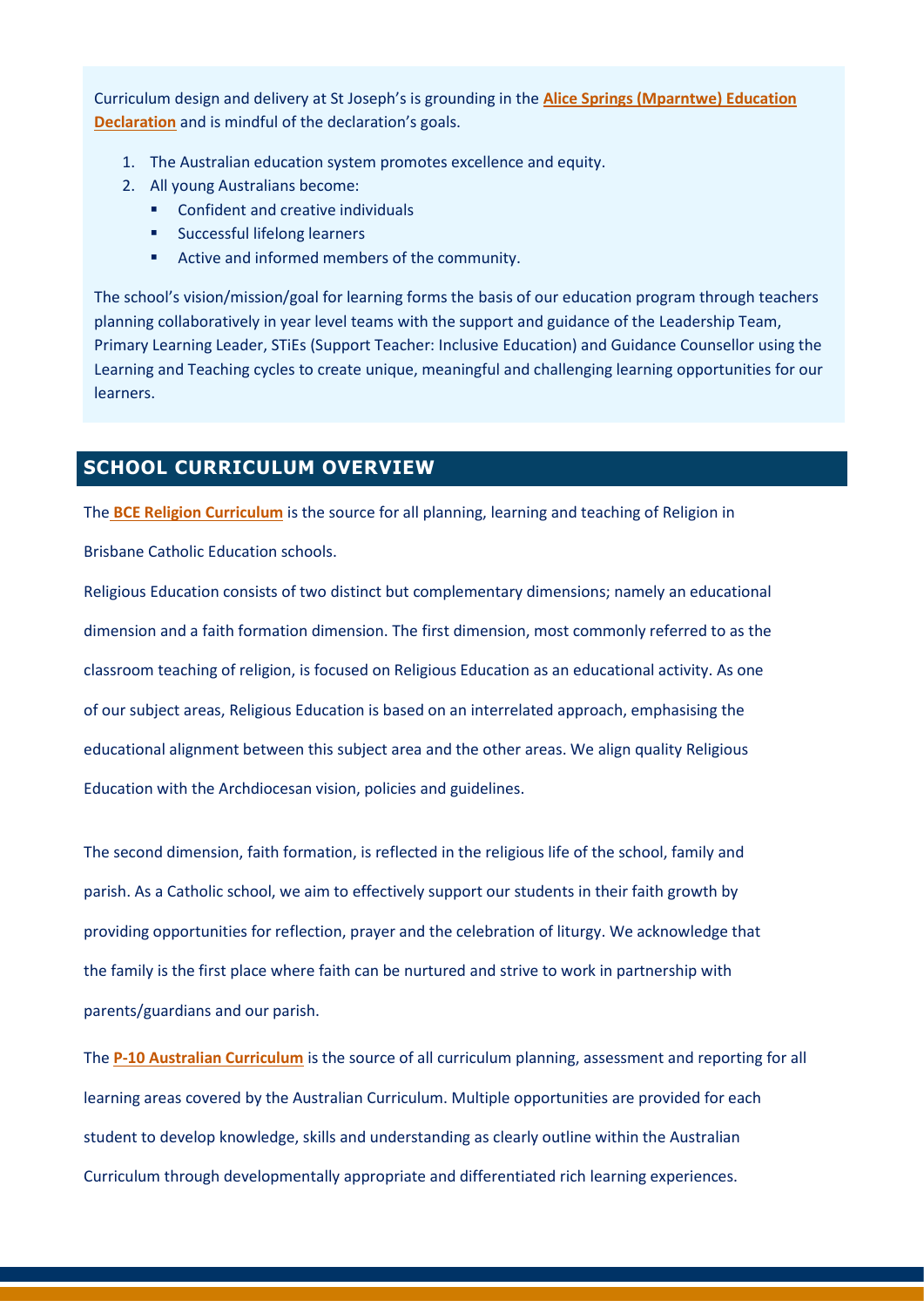**St Joseph's School** provides learning from **[BCE Religious Education](https://curriculum.bne.catholic.edu.au/Curriculum/LearningArea?learningAreaName=Religious%20Education)** and **[P-10 Australian Curriculum](https://www.acara.edu.au/curriculum)** in the following areas:

| <b>Curriculum Area</b> | <b>Organisation</b>                                                                               |  |  |
|------------------------|---------------------------------------------------------------------------------------------------|--|--|
| <b>Religion</b>        | Taught each year across P-6                                                                       |  |  |
| <b>English</b>         | Taught each year across P-6                                                                       |  |  |
| <b>Mathematics</b>     | Taught each year across P-6                                                                       |  |  |
| <b>Science</b>         | Taught each year across P-6                                                                       |  |  |
| <b>HASS</b>            | Taught each year across P-6                                                                       |  |  |
| <b>HPE</b>             | Taught each year across P-6<br>Health is taught by a class teacher and PE taught by a specialist. |  |  |
| <b>Arts &amp; LOTE</b> | All subjects are taught in each band $-$ Prep, 1-2, 3-4, 5-6                                      |  |  |
|                        | Music and Visual Arts are taught by Specialist Teachers                                           |  |  |
|                        | LOTE (Japanese) is taught by Specialist Teacher                                                   |  |  |

**St Joseph's School** organisation of the curriculum reflects ACARA's emphasis on the priority development of literacy and numeracy foundations through English and Mathematics and across the curriculum. This in continued in middle and upper primary while also emphasising a broader education through planning across all curriculum areas. This emphasis can be found in the **[ACRA Time Allocations](https://mybcecatholicedu.sharepoint.com/learning-and-teaching/Shared%20Documents/Forms/AllItems.aspx?id=%2Flearning%2Dand%2Dteaching%2FShared%20Documents%2FTime%20Allocations%20%2D%20Appendix%201%2Epdf&parent=%2Flearning%2Dand%2Dteaching%2FShared%20Documents)** for each year level and class timetables.

# **APPROACH TO PEDAGOGY**

Curriculum decisions reflect the Model of Pedagogy in accordance with Brisbane Catholic Education policy. Use of the model is an expectation throughout the school and provides a common language and process for planning and reflecting upon learning and teaching. The following components of the pedagogical approach are evident:

- a focus on learners and their learning
- the establishment and sharing of clear learning intentions and success criteria
- the presentation of learning in multiple ways and opportunities to practice in accordance with individual needs
- the provision of feedback that responds to learning
- the evaluation of the impact of teaching on student learning

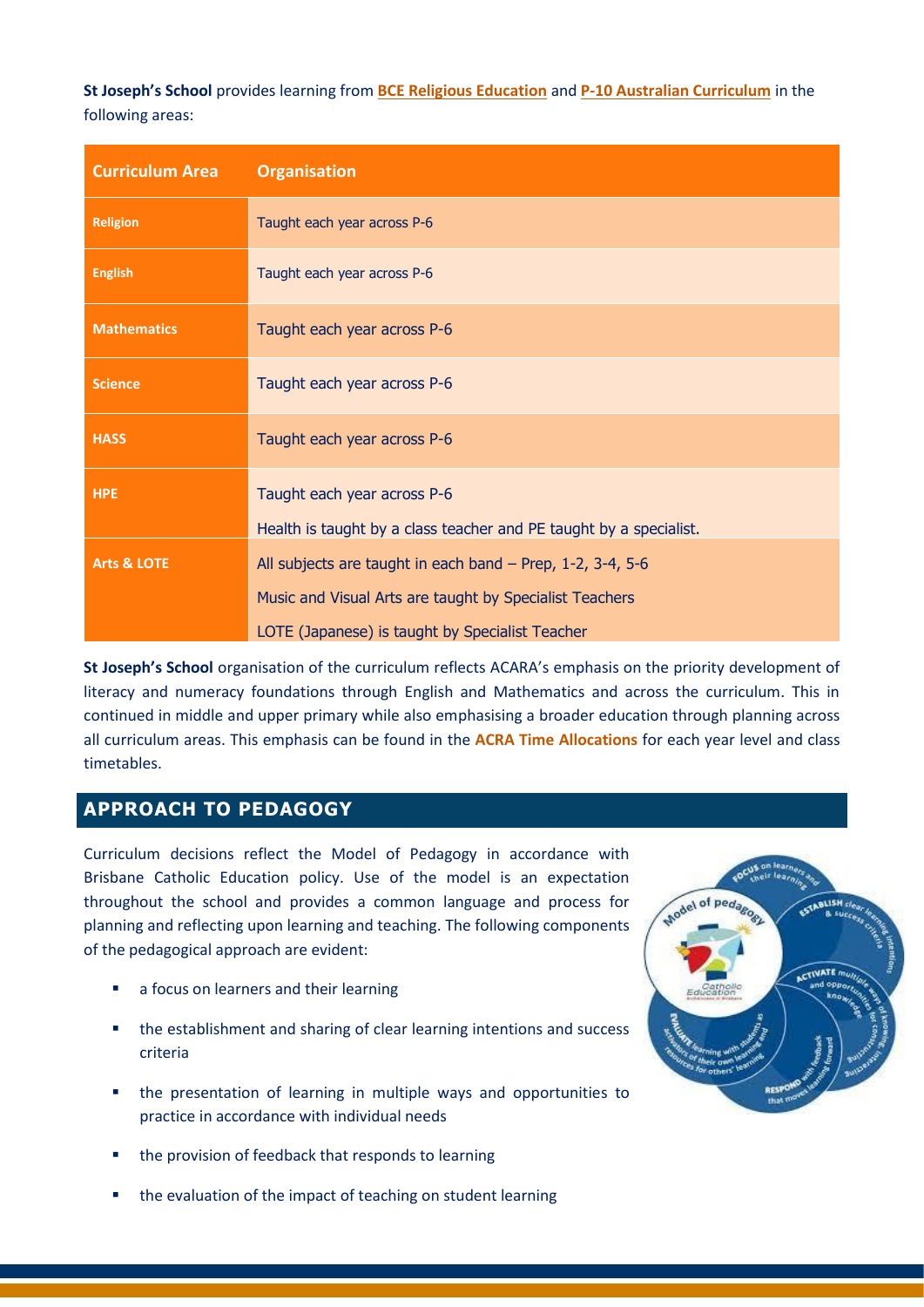The use of the Expected and Effective Practices as a key strategy to advance and accelerate literacy progress and achievement is an expectation. These practices support teachers as they:

- 1. Focus on the learners by identifying, monitoring and responding to their progress using a set of assessment practices and tools to inform learning and teaching;
- 2. Establish using the curriculum to create and make clear and visible the learning intentions & success criteria; establish learning goals with each student;
- 3. Activate learning by explicitly teaching the literacy demands of each learning area and of class and school routines through short cycles of contextual learning and teaching;
- 4. Respond with the provision of teacher, self and peer feedback that is ongoing, progressive and moves learning forward;
- 5. Evaluate practices and processes that identify and evaluate the impact of teaching on student progress and achievement.

Learning is structured so that students are provided with explicit teaching that allows them to access knowledge, concepts and skills that build on to their existing knowledge, while at the same time providing support that enables them to achieve levels that would not be possible without adult guidance or with collaboration with more capable peers.

Encouraging and advancing student learning is achieved by engaging with a gradual release of responsibility from the teacher to the students. This instructional model requires that the teacher transitions through stages of modelling, sharing and guiding students until they are able to work independently with the newly introduced knowledge, processes or skills.

At St. Joseph's we have a culture that promotes learning with an explicit improvement agenda to differentiate our teaching to meet the learning needs of students. All students engage within effective first teaching, while also receiving the targeted, strategic, or intensive support that they may need at different times or in different learning areas. Using expert teaching teams we analyse and discuss our data, focus on the systematic delivery of the curriculum, and implement effective pedagogical practices.

### **MONITORING AND EVALUATION**

St Joseph's School uses a range of student data to inform learning and teaching that improves student engagement, progress, achievement and wellbeing. This includes:

- Performance NAPLAN
- Progress Monitoring data in literacy and numeracy
- Engagement attendance, behaviour, survey data
- Community satisfaction survey data
- Teacher attendance, survey.

At St Joseph's, data-informed teaching, requires teachers to identify students' learning needs and adapt their teaching in response to these needs. Data is collected, both formally and informally, throughout each cycle of teaching, and used to inform the next teaching cycle. Knowing what students can do and understand enables teachers to move student learning forward, provide feedback and plan for student needs.

#### **[\(St Joseph's Data Plan\)](https://mybcecatholicedu.sharepoint.com/:b:/s/sp-stjosephsbrackenridge/staff/EelwRj2ruEZLq0WneeSdtJkBi-kibW6A5OxUbzOmyMavwg?e=E9BAEk)**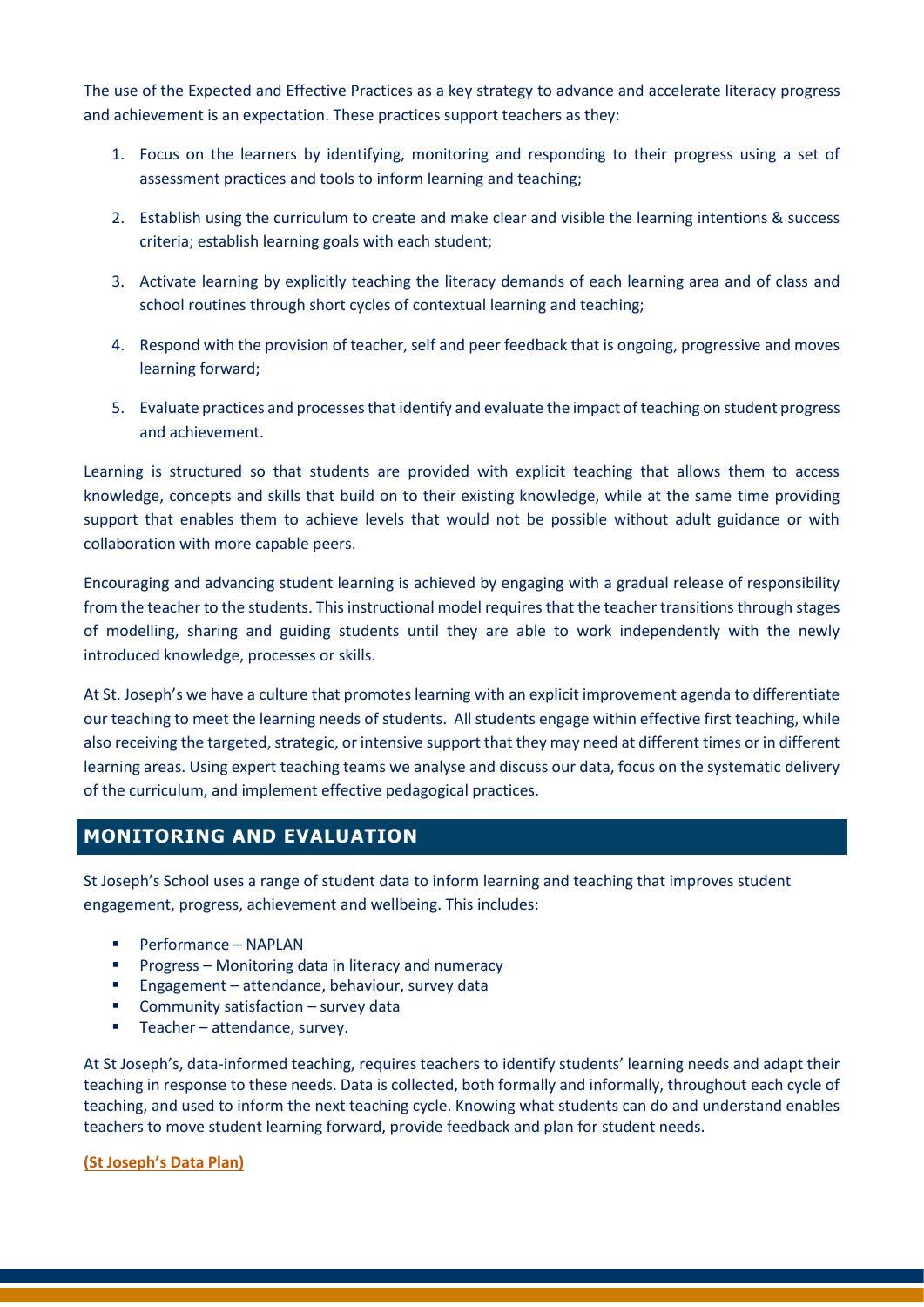Year level planning is informed by and responds to student data in a range of ways, including:

- Responsive planning and teaching cycles in English and Mathematics based on learning progress and achievement.
- Reviews and changes to year level planning based on learning data, student voice and context.

Student learning is assessed using the Australian Curriculum achievement standards. In the Australian Curriculum, achievement standards describe what students are typically able to understand and able to do. They describe expected achievement at each year level or band of years. Across Prep to Year 6, the set of achievement standards describe a broad sequence of learning. The sequence of achievement standards within each learning area emphasizes the depth of conceptual understanding, the sophistication of skills and the ability to apply essential knowledge expected of students.

When teachers plan, teach and assess, they:

| <b>PLAN</b>   | Plan collaboratively using the Curriculum Achievement Standards and content.<br>٠<br>Plan to make explicit the formative and summative assessment opportunities, aligned with the achievement<br>standard throughout the teaching and learning cycle.<br>Reach an understanding of what successful learning looks like, aligned with the achievement standard.                                                                                                                                                                                                                                                                                    |
|---------------|---------------------------------------------------------------------------------------------------------------------------------------------------------------------------------------------------------------------------------------------------------------------------------------------------------------------------------------------------------------------------------------------------------------------------------------------------------------------------------------------------------------------------------------------------------------------------------------------------------------------------------------------------|
| <b>TEACH</b>  | Co-construct success criteria with students to make clear what successful learning looks like, using the assessable<br>elements<br>Use models, worked examples and 'bump it up' strategies with students to guide them in establishing where their<br>current progress is against the achievement standard and what their next steps are to improve their achievement.<br>Use formative assessment strategies to collect evidence of progress to a) provide feedback to students about their<br>٠<br>progress towards the success criteria, and b) inform the responsive and targeted teaching responses in teaching to<br>move learning forward. |
| <b>ASSESS</b> | Provide assessment opportunities for students to demonstrate what they know, understand and can do.<br><b>COL</b><br>Make judgements about the evidence in learning as it aligns with the expected level of achievement.<br>Moderate student work to develop consistency of judgements.<br>п                                                                                                                                                                                                                                                                                                                                                      |
| <b>REPORT</b> | Make reporting judgements twice per year, using 5-point scale, based on the body of evidence collected over the<br>learning period.                                                                                                                                                                                                                                                                                                                                                                                                                                                                                                               |

#### **Assessment Capable Learners**

Focusing on developing assessment capable learners builds resilient and lifelong learners who have the confidence and skills to demonstrate their knowledge, understanding and proficiencies across all learning areas and in real-world situations including assessment environments.

Assessment capable learners refers to students who:

- are aware of their current knowledge, understandings and skills
- understand their next steps for learning
- select relevant resources and tools to guide their learning
- seek feedback and recognise mistakes as opportunities to learn
- monitor their own progress and adjust their next steps as needed
- recognise what they have learnt

Continuing to grow the engagement, progress and achievement of students through effective pedagogy and responsive learning and teaching cycles is the key. In response to system data, school data and QCAA reports, key focus areas have been identified, and resources in the form of snapshots of learning experiences, have been designed to support these focus areas to develop assessment capable learners. Emphasising identified focus areas within responsive learning and teaching cycles will enable our students to demonstrate their full potential within the curriculum and in assessments of learning.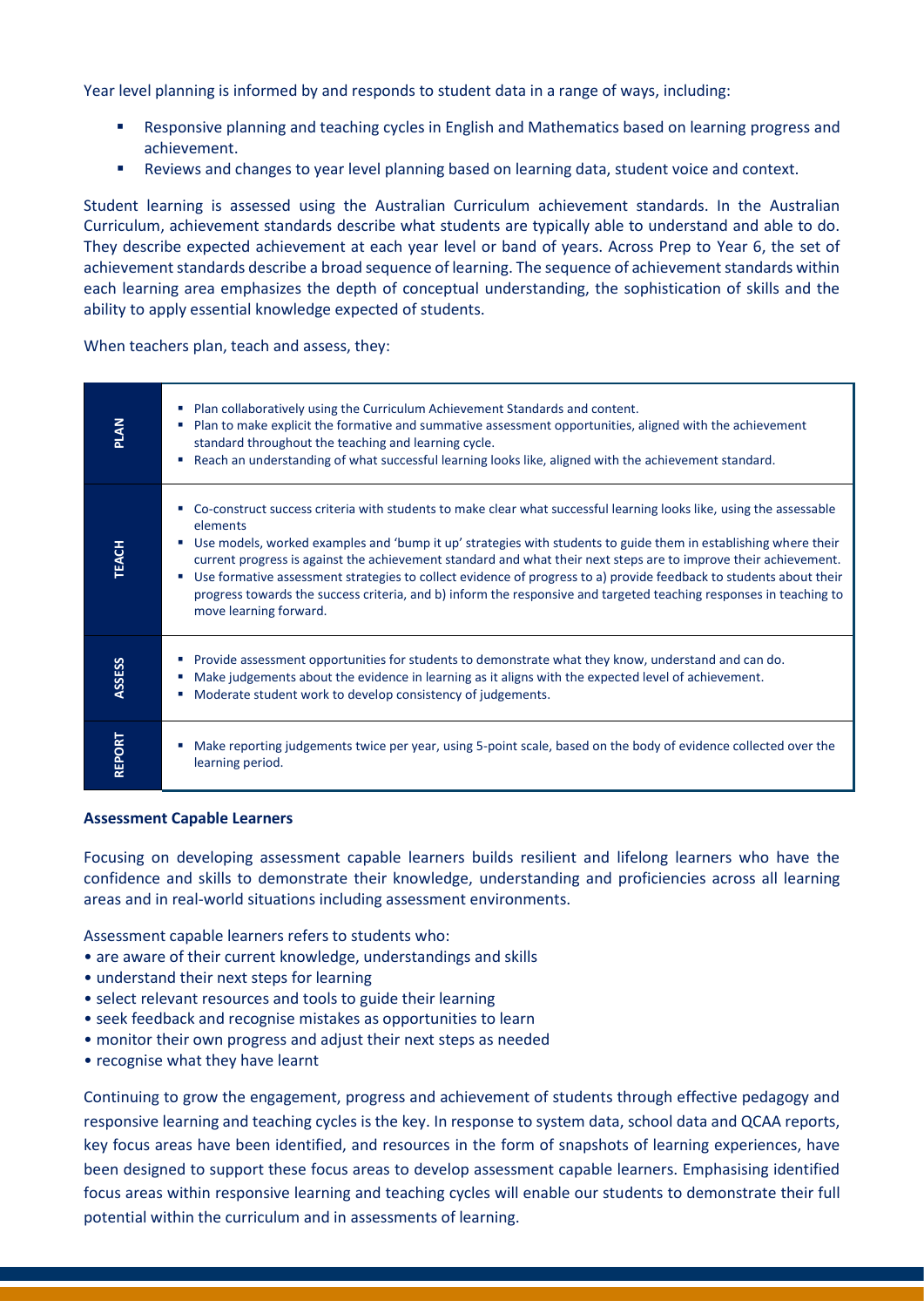### **ASSESSMENT OF LEARNING**

**St Joseph's School** assesses student learning using the Australian Curriculum achievement standards. In the Australian Curriculum, achievement standards describe what students are typically able to understand and able to do. They describe expected achievement at each year level or band of years. Across Prep to Year 6, the set of achievement standards describe a broad sequence of learning. Assessment of student learning at St Joseph's takes place at different levels and for different purposes.

#### **Summative Assessment**

Provides evidence of student learning against achievement standards to each learning area. It is designed in relation to the assessable elements for the learning area and provides opportunities for students, in the context of the task, to demonstrate:

- The depth of content knowledge and understanding
- **■** The sophistication of skills and capabilities.

#### **Formative Assessment**

Formative assessment is a regular part of learning and teaching and includes gathering information about the learners, analysing and interpreting that information and using that evidence to adapt the teaching to meet the learning needs of students.

#### **Five key strategies of formative assessment:**

- Clarifying, sharing and understanding learning intentions and success criteria
- Engineering effective classroom discussions, activities and learning tasks
- Providing feedback that moves learning forward
- Activating learners as the owners of their own learning self assessment
- Activating learners as instructional resources for one another peer feedback

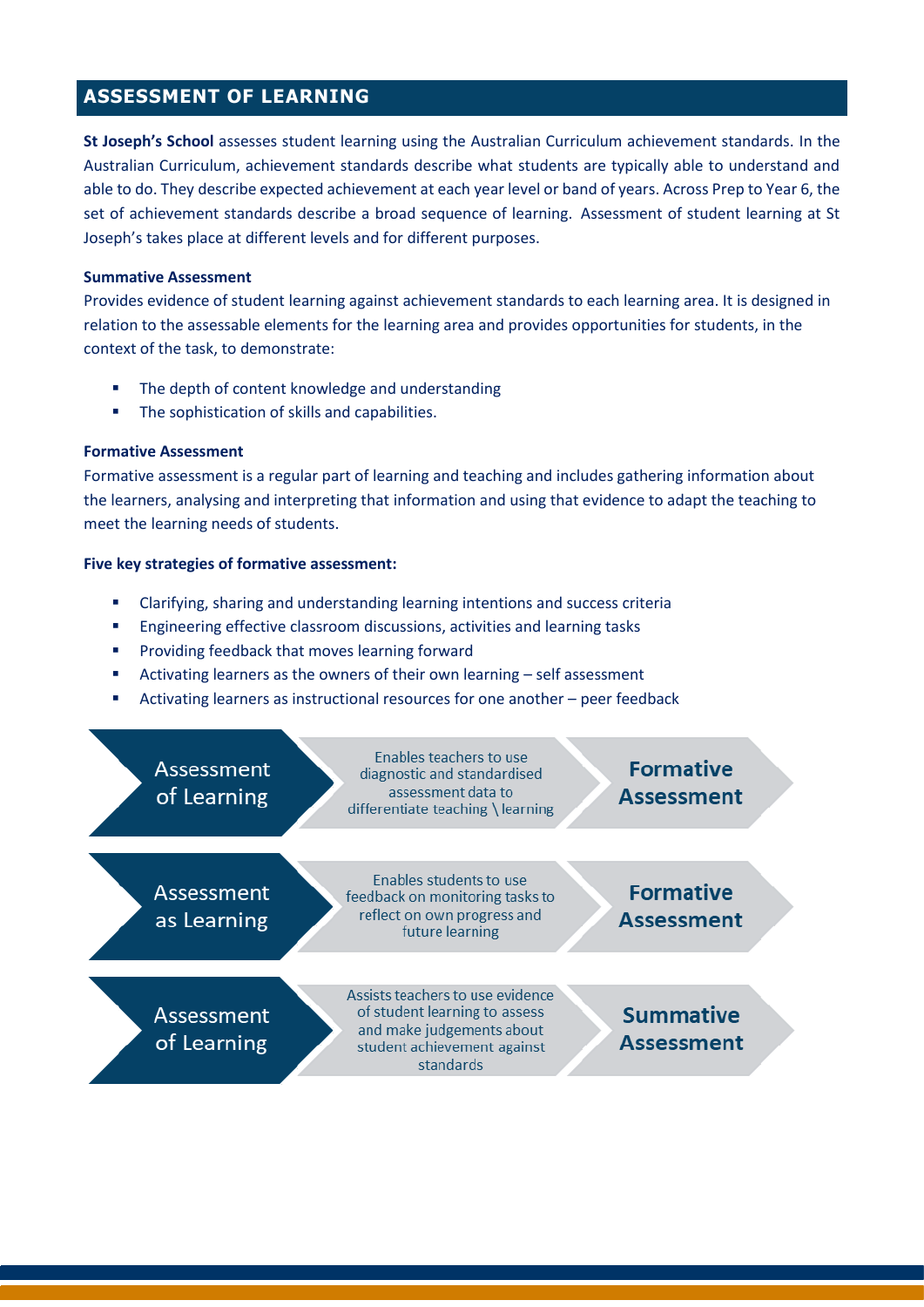When teachers make judgments about the evidence in student learning, they use the following:

| <b>Assessable elements in the achievement standards</b> | <b>Reportable levels</b><br>of achievement |                                                                                                                                                                                                         |                                     |
|---------------------------------------------------------|--------------------------------------------|---------------------------------------------------------------------------------------------------------------------------------------------------------------------------------------------------------|-------------------------------------|
| <b>Knowledge</b>                                        | Application of essential<br>knowledge      | Identify characteristics in the<br>evidence that demonstrate:<br>essential knowledge that aligns with the<br>$\bullet$<br>achievement standard<br>application and extent of the knowledge.<br>$\bullet$ |                                     |
| and                                                     |                                            | Identify characteristics in the                                                                                                                                                                         | Well above<br>A<br>expected level   |
| <b>Understanding</b>                                    | Depth of understanding                     | evidence that demonstrate:<br>understanding that aligns with the<br>achievement standard<br>cognitive processes identified in the<br>$\bullet$<br>achievement standard<br>depth of understanding.       |                                     |
|                                                         |                                            | Identify characteristics in the                                                                                                                                                                         | <b>Below expected</b><br>D<br>level |
| <b>Skills</b>                                           | Sophistication of skills                   | evidence that demonstrate:<br>skills that align with the achievement<br>standard                                                                                                                        | Well below<br>F<br>expected level   |
|                                                         |                                            | skills identified to demonstrate<br>$\bullet$<br>knowledge and understanding                                                                                                                            | 5 point scale                       |
|                                                         |                                            | the level of sophistication in skills aligned<br>$\bullet$<br>with the achievement standard.                                                                                                            |                                     |

Feedback is a key element of the process of ongoing learning and assessment at St Joseph's.

Providing frequent and ongoing feedback is a significant means of improving achievement in

learning. Effective feedback assists the learner to reflect on their learning and their learning

strategies so they can make adjustments to make better progress in their learning. Feedback must

answer one or more of these questions for the student and teacher:

**Where am I going? How am I going? Where to next?**

Feedback is provided at one or more of four levels:

- The learning activity how well the task is understood or performed
- The process of learning what the student has to do to perform the task
- The student's management of their learning planning and self-monitoring
- The student as an individual personal qualities shown by the student.

As a result of the feedback process, changes could include:

- Increased student effort
- Student use of more effective strategies
- Improved student autonomy, self-assessment, and self-management
- Teacher and students jointly formulate appropriate and specific goals
- Teacher adaptation of teaching strategies to meet students' needs.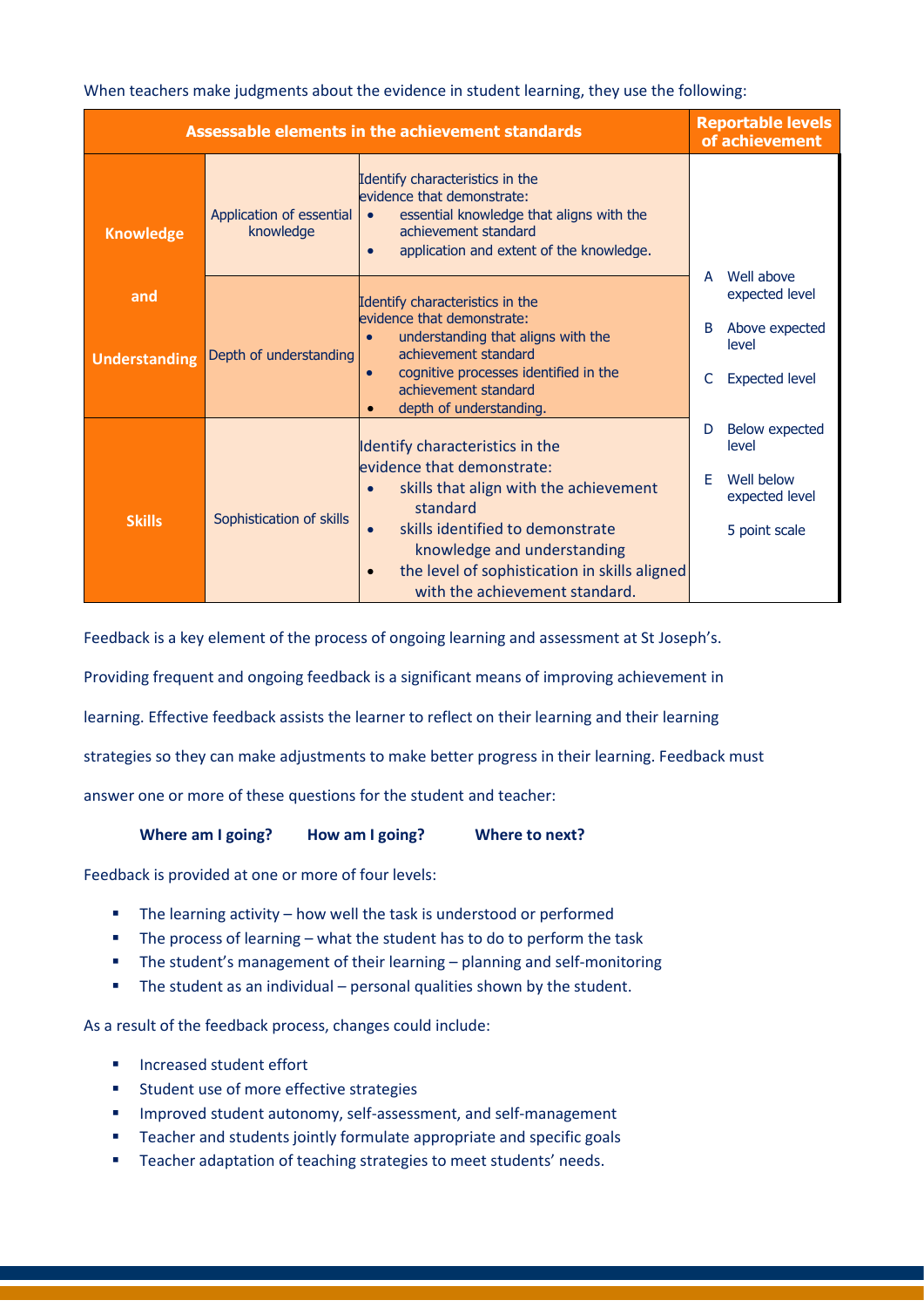# **MODERATION**

The moderation process at **St Joseph's** is focused on professional conversations and sharing expectations about student learning and achievement to enhance learning. Through engagement with this process teachers build capacity to understand the curriculum intent, identify evidence of student learning, determine and develop appropriate pedagogical practices and moderate teacher judgements about student learning.

Teachers engage in professional dialogue to develop assessment opportunities which:

- Align with the element/s of the achievement standard being addressed
- Enable students to demonstrate a greater depth of conceptual understanding, a sophistication of skills and an ability to apply essential knowledge
- Reflect the Principles of Assessment where assessment is valid, equitable, aligned and evidence based.

|                 | <b>Curriculum</b>                                                                                                                                                                                                                                                                                                                                                                                                                                                      | <b>Pedagogy</b>                                                                                                                                                                                                                                                                                                                                                                               | <b>Assessment</b>                                                                                                                                                                                                                                                                                                                                                       | <b>Reporting</b>                                                                                                                                                                                                                                                                                      |
|-----------------|------------------------------------------------------------------------------------------------------------------------------------------------------------------------------------------------------------------------------------------------------------------------------------------------------------------------------------------------------------------------------------------------------------------------------------------------------------------------|-----------------------------------------------------------------------------------------------------------------------------------------------------------------------------------------------------------------------------------------------------------------------------------------------------------------------------------------------------------------------------------------------|-------------------------------------------------------------------------------------------------------------------------------------------------------------------------------------------------------------------------------------------------------------------------------------------------------------------------------------------------------------------------|-------------------------------------------------------------------------------------------------------------------------------------------------------------------------------------------------------------------------------------------------------------------------------------------------------|
| <b>VVHAT</b>    | Moderation to develop shared<br>understandings about<br>curriculum and relevant<br>achievement                                                                                                                                                                                                                                                                                                                                                                         | Moderate to align<br>pedagogy and curriculum to<br>the summative assessment                                                                                                                                                                                                                                                                                                                   | Moderate to make<br>comparable judgements<br>about student performance<br>on summative assessment                                                                                                                                                                                                                                                                       | Moderate to make valid<br>judgments for reporting<br>overall levels of<br>achievement                                                                                                                                                                                                                 |
| <b>INVOLVES</b> | Reviewing student performance to<br>identify strengths and areas for<br>improvement common to groups<br>of students (Writing analysis, SRS<br>results, PM Benchmarking,<br>LSK/CAPS, NAPLAN, PAT)<br>Establishing priorities to enable<br>students to develop their learning<br>Using an understanding of the<br><b>Australian Curriculum</b><br>achievement standards to inform<br>assessment design and plans for<br>teaching and learning detailed in<br>unit plans | Use of pre-calibrated<br>summative assessment<br>tasks and monitoring tool<br>data to provide feedback<br>Shared understandings<br>about the alignment<br>between curriculum,<br>pedagogy, assessment and<br>reporting<br>A structured process for<br>matching evidence of<br>student achievement to the<br>task-specific descriptors for<br>each assessable element on<br>the criteria sheet | A small sample of student<br>responses that represent<br>Well-below to Well-above<br>standard<br>Intraschool moderation<br>occurs at this stage to ensure<br>consistency of judgments<br>across the year level<br>A structured process for<br>matching evidence of student<br>achievement to the task-<br>specific standards descriptors<br>for each assessable element | Use of a range of<br>assessment samples (digital<br>portfolio) to determine the<br>overall level of<br>achievement in each<br>learning area using the five-<br>point scale<br>Interschool moderation<br>occurs at this stage to<br>ensure consistency of<br>judgements across and<br>between schools. |
| <b>WHEN</b>     | Before assessment takes place                                                                                                                                                                                                                                                                                                                                                                                                                                          | At appropriate times<br>throughout teaching and<br>learning                                                                                                                                                                                                                                                                                                                                   | After assessment takes place,<br>but before it is graded and<br>after assessment is graded                                                                                                                                                                                                                                                                              | At the end of the reporting<br>period                                                                                                                                                                                                                                                                 |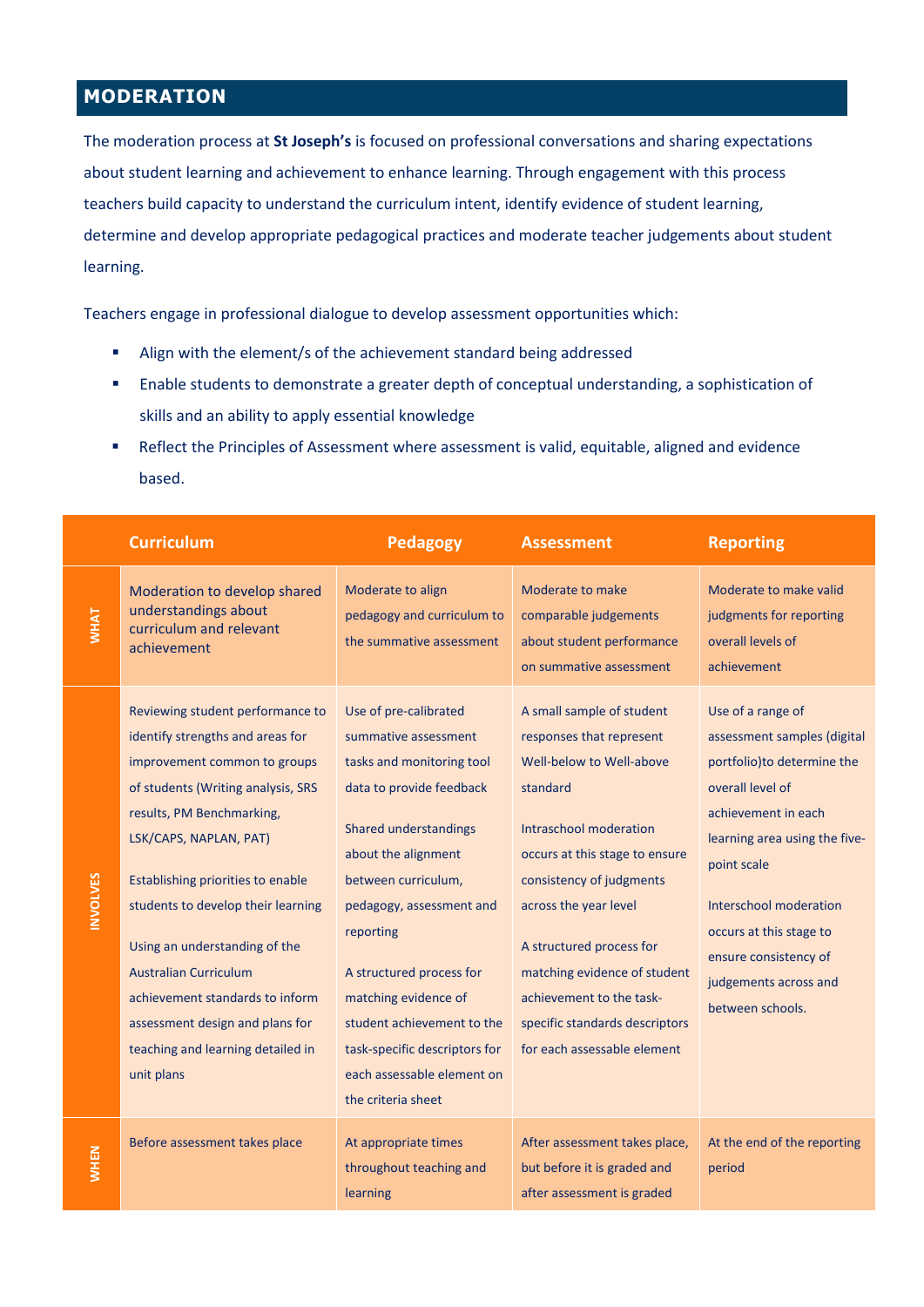### **REPORTING**

At **St Joseph's School** we report to parents we report to parents/guardians at the end of Semester 1 and 2 using a five-point scale. Reporting builds the school-parent partnerships to improve student learning. Reporting processes are clear for parents, so they understand the student's achievement against expected standards, how they are engaging with learning and how they may be able to improve**.** 

Students' One Drive and OneNote platforms provide an online digital portfolio to frequently communicate student learning with parents/guardians. This also provides teachers with a wide range of evidence that teachers can use to plan the next steps in their teaching.

### **WHOLE SCHOOL PROCESSES**

At St Joseph's we place a strong emphasis on knowing the learner and provide differentiated teaching for all students in classrooms, as well as small group and individual support, based on student need. Our school provides teachers with a process for identifying students who may require further academic, social or behavioural support.

Student Support ensures that students on Individual Education Plans (IEPs) are monitored, and planning, assessment and progress is reviewed consistently and thoroughly. Differentiated teaching is based upon understanding student learning readiness, learning progress, and knowledge of individual student learning profiles to make evidence-based adjustments for individuals so all students experience challenge, success and improved learning.

At St Joseph's we use the High Yield Strategies in an interconnected process to respond to student progress and to respond with teaching that move learning forward for individual and groups of students.

- Data walls lead discussion that informs teaching and learning responses at whole school levels, and to inform planning at year and class levels
- Review and Response meetings are used to inform planning for targeted teaching responses that have a positive impact on student progress
- Learning walks and talks provide feedback about the impact of school and class improvement strategies and feedback to teachers about the impact of teaching on their student's learning progress.
- **•** The BCE monitoring tools measure and monitor individual progress in an ongoing manner to identify, monitor and respond across stages of learning. Reading Data Distribution, Literacy Data Distribution (PAT\_R, Writing Analysis), Review & Response, PM Benchmark and SLK (P-2) monitored continuously and updated in FACES, for all students until they demonstrated PM Benchmark Level 27 and 100% in both the letter and sound components of the tool. **[\(St Joseph's Data Plan\)](https://mybcecatholicedu.sharepoint.com/:b:/s/sp-stjosephsbrackenridge/staff/EelwRj2ruEZLq0WneeSdtJkBi-kibW6A5OxUbzOmyMavwg?e=E9BAEk)**

#### **Levels of teaching Response**

At St Joseph's, we follow the **[Levels of Teaching Response.](https://mybcecatholicedu.sharepoint.com/learning-and-teaching/SitePages/Levels-of-teaching-response.aspx)** This is a way of thinking and working with effective first teaching at the foundation. The aim is to ensure that all the Effective and Expected Practices are in place and in use before consideration of other levels of support. The Levels of Teaching Response provides us with a framework to make decisions to support student progress and achievement.